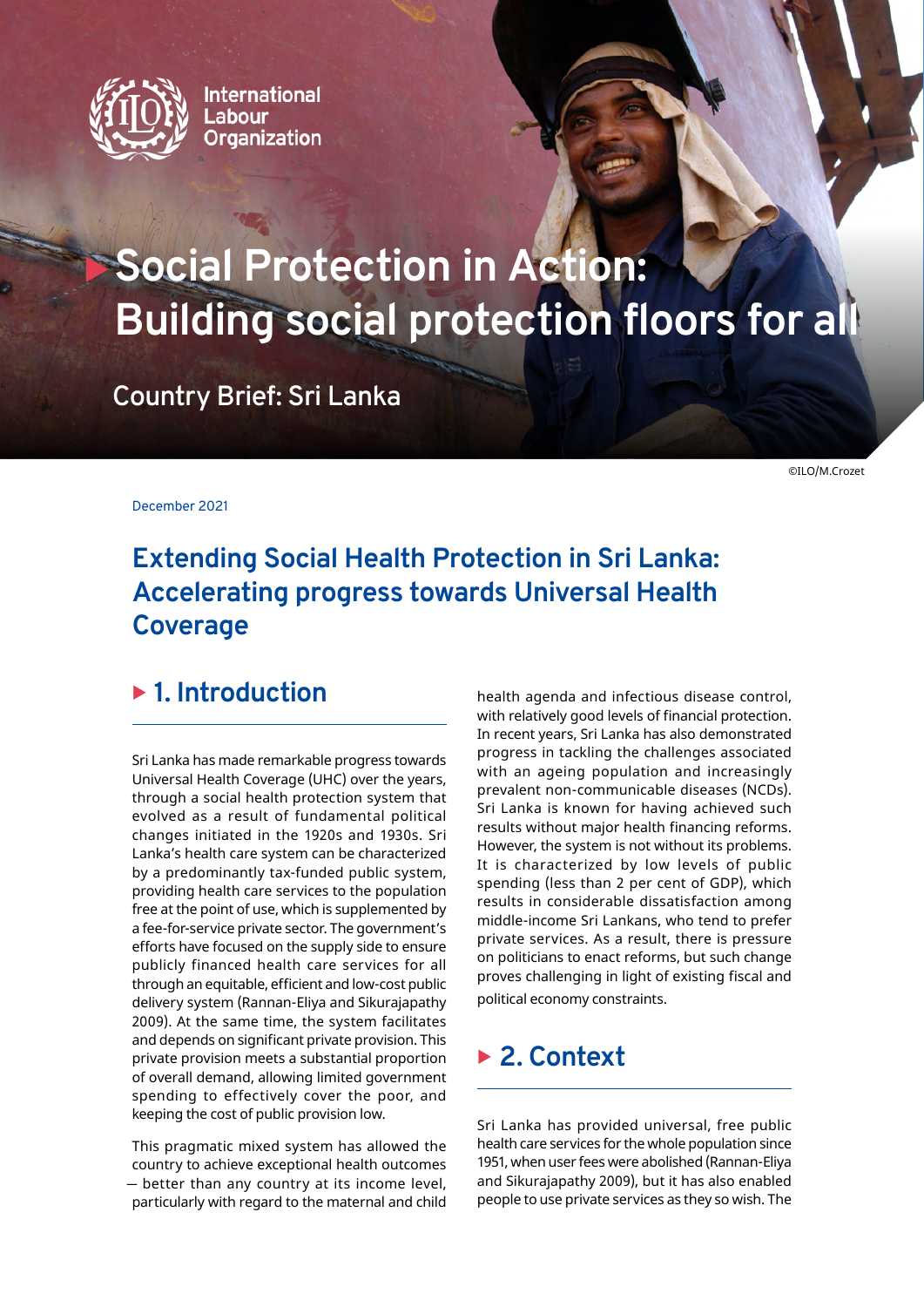development and characteristics of Sri Lanka's approach to social health protection was driven by two critical events during the 1930s. Firstly, in 1931, government powers were transferred from the British colonial government to a local legislature elected through universal franchise, which ensured that future governments had to take into account preferences of all voters on key social policies. Secondly, from 1934–1935, the island was struck by an unprecedented malaria epidemic that infected almost the whole population. The epidemic devastated rural areas, prompting the realization that charitable and market approaches to social protection were not adequate, which catalysed the requirement of direct state intervention to provide hospital care. Prioritization of the government health budget for allocation to hospitals and inpatient provision was reinforced by voters, and the approach of tax-financed, public provision of hospital services was institutionalized as the country's social health protection mechanism in 1947 by the Commission on Social Services (Commission on Social Services 1947).

In parallel with the provision of public health services, the provision of private services has also been advanced. Despite an extensive range of health care services that are free in practice and widely accessible, funding constraints have led to increasing dissatisfaction with public health services among upper and middle-income Sri Lankans, leading them to seek private services. This has prompted the establishment of a range of employer-financed and private medical benefit schemes. The Employees' Trust Fund (ETF) was established by the government in 1987 to provide coverage for a limited range of services for workers in the formal private sector. Because this excluded middle-income government employees who lack access to private insurance, a government-financed private insurance scheme was introduced in 1997 to cover civil servants. This was later converted into a statutory scheme known as Agrahara. In addition to these two schemes, the President's Fund was established in 1978 to provide ad hoc financial assistance for medical treatment to those in need.

### ▶ 3. Design of the social **health protection system**

#### - Financing

An outstanding feature of the Sri Lanka health system model is the absence of the major health financing reforms that have been pursued in most low-income countries. Specifically, the country has not focused on a demand-side financing approach, there are no conditional cash transfers, very limited health insurance, and no targeting of the poor. In 2018, per capita current expenditure on health was US\$122 or 2.9 per cent of GDP, and public spending constituted 48 per cent of government spending (Amarasinghe et al. 2021). This is relatively low compared to countries of the same income level (Amarasinghe et al. 2018; WHO 2019b). The two major sources of health financing in Sri Lanka are the government budget and outof-pocket (OOP) payments. In 2018, OOP spending accounted for 43 per cent of health expenditure, government spending accounted for 42 per cent, employer spending accounted for 5 per cent and voluntary health insurance accounted for 4 per cent; international development assistance for health was only a minor health financing source, accounting for less than 1 per cent of health expenditure (Amarasinghe et al. 2021). In the same year, 52 per cent of health spending originated from private sources, 81 per cent of which was paid out-of-pocket, 9 per cent comprised employer benefits, 9 per cent comprised health insurance, and 1 per cent was sourced from from the nonprofit sector (Amarasinghe et al. 2021).

As shown in Figure 1, the distribution among the three main sources of health financing has been relatively stable over the years, though public and private shares have fluctuated, with a slightly decreasing OOP contribution over the longer term. The public share has increased marginally in recent years, but it is not clear if this is a permanent shift associated with rising incomes, or a temporary fluctuation.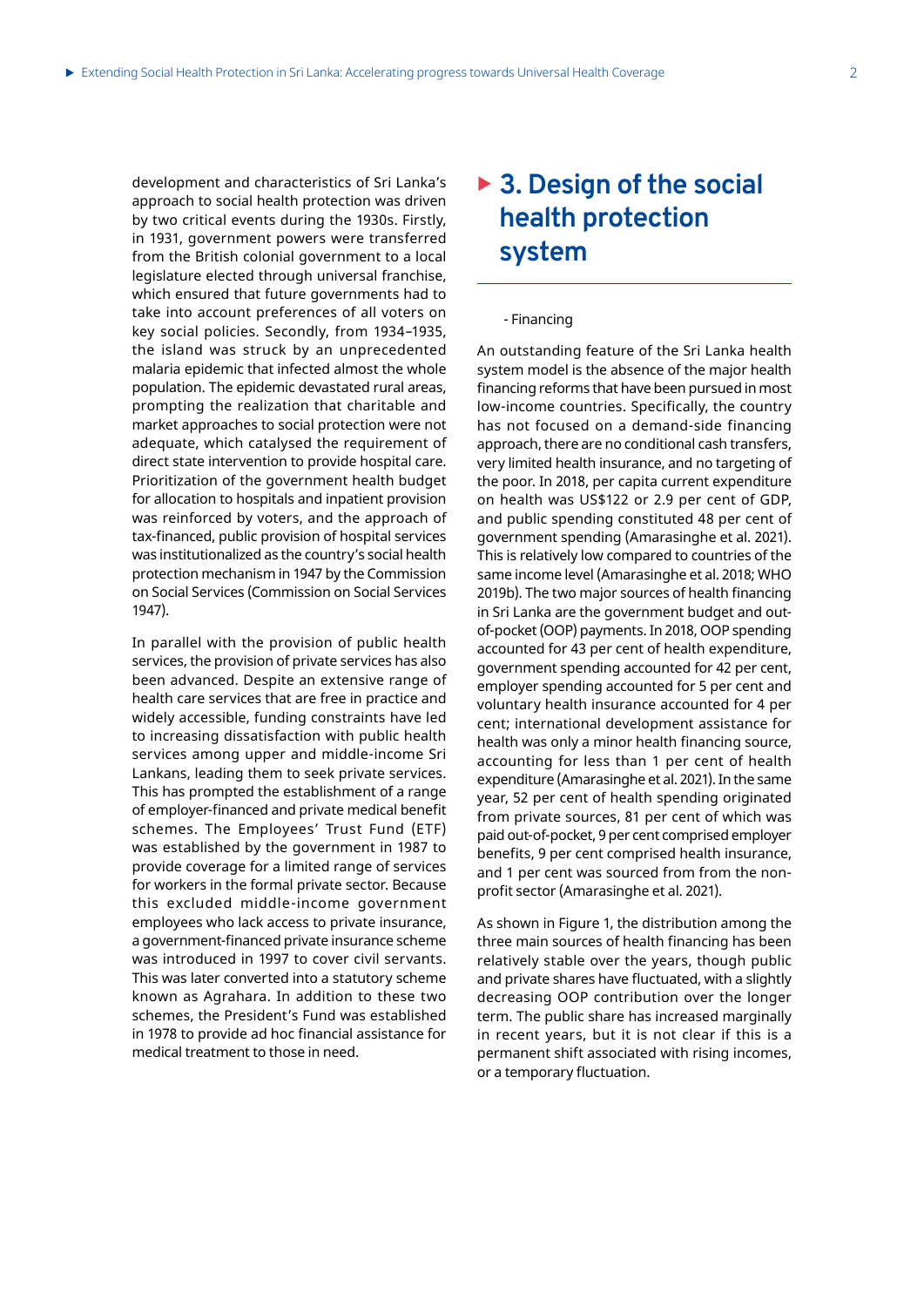

Source: Adapted from Amarasinghe et al. (2021).

Figure 2 illustrates the flow of funds in the Sri Lankan health system (both public and private).

### X **Figure 2. Overview of main financial flows of the social health protection system in Sri Lanka**

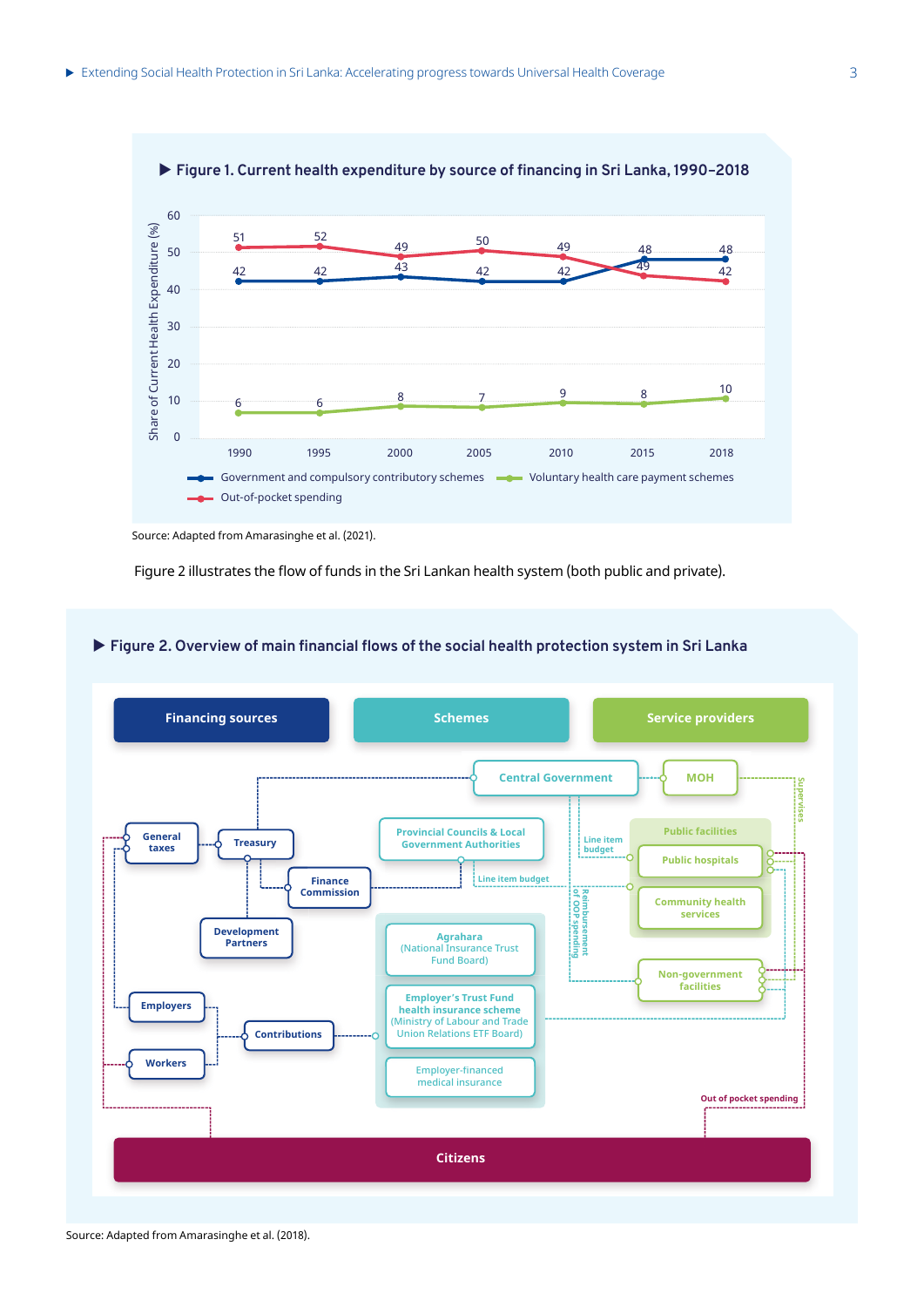Health facilities are resourced through a lineitem budget at the level of hospitals or groups of facilities in the case of lower-level units, while some staffing costs and most medical supplies are financed by higher level budgets at provincial and national levels. Resource allocations are essentially input-based and not directly related to performance. However, gradual shifts in funding allocations have occurred in response to changes in patient demand, with a reallocation of financing and human resources towards secondary and tertiary facilities in recent decades, reflecting public preferences. Public funds are allocated to the central health ministry as part of the central government budget allocation, while provincial governments are financed primarily through the Finance Commission using block or criteria-based grants (Amarasinghe et al. 2018).

Government spending on public facilities and services is central to overall financing flows, whereas the contribution of government health insurance and reimbursement schemes, namely Agrahara and ETF is minimal (Amarasinghe et al. 2021). Specifically Agrahara, the insurance scheme that covers civil servants, accounts for 0.8 per cent of overall health financing, the President's Fund accounts for 0.3 per cent and the ETF accounts for 0.04 per cent. Employer financed medical benefit schemes account for 5 per cent of current expenditure on health, and commercial private medical insurance, which is mostly employerfinanced group insurance for employees, accounts for 4 per cent.

Employer schemes typically reimburse workers for using private providers, or directly provide them with medical services. In recent years, the trend has been for employers to shift from directly managing such schemes to paying for group medical insurance schemes, whereby insurance firms manage the administration and payment of claims. Employer-financed group medical insurance accounts for 80 per cent of all private medical insurance, since high costs resulting from adverse selection effects reduces uptake of individual private medical insurance. Owing to typical insurance market failure, private medical insurance has withdrawn from the outpatient market, and generally only covers inpatient and specialist medical services, making no meaningful contribution to financing primary care services.

The ETF is financed by contributions to the fund, comprising 3 per cent of an employee's monthly salary, which is paid by employers. For the selfemployed and migrant workers, who pay their own

contributions, the minimum monthly contribution is 500 Sri Lankan Rupee (LKR), amounting to approximately US\$2.65, and LKR1,000 (US\$ 5.30), respectively. For the Agrahara scheme, contributions are paid by the government as the employer of beneficiaries. In 2018, LKR4,017 million (US\$22.0 million), was collected in contributions, while LKR4,033 million (US\$22.1 million) was paid out to reimburse benefit claims under the Agrahara insurance scheme (National Insurance Trust Fund Board 2018). This represents less than 1 per cent of total health spending in the country. Given government fiscal constraints, it is unlikely that Agrahara will increase this contribution to health financing. The President's Fund is financed by revenues from the Development Lotteries Board and public donations (President's Fund, 2020a). It represented only 0.3 per cent of Current Health Expenditures in 2018 (Amarasinghe et al. 2021).

Governance

#### Government health services

Government health care services are managed and provided by the Ministry of Health (MOH) and the nine provincial Departments of Health (DOHs) (Rannan-Eliya and Sikurajapathy 2009).

#### Agrahara

Agrahara was originally established as a government-financed, private medical insurance policy, but it has since been converted into a statutory scheme (Sri Lanka Ministry of Finance 2019). Since January 2006, the scheme has been managed by the National Insurance Trust Fund Board under the National Insurance Trust Fund (NITF), which operates under the oversight by the Ministry of Finance (Karunaratna et al. 2019).

#### Employees' Trust Fund (ETF)

The ETF was established through Act No. 46 of 1980 to manage the implementation of the fund with oversight by the Ministry of Labour (ILO Country office for Sri Lanka and the Maldives 2016). Oversight has since shifted to the Ministry of Finance, Economy and Policy Development. The ETF Board is a semi-governmental institution (Employees' Trust Fund Board 2018), with tripartite representation. The board is responsible for the collection of contributions, investment of funds, maintenance of individual accounts, issuance of member balance statements, enforcement of the Act by tracking non-compliant employers, and the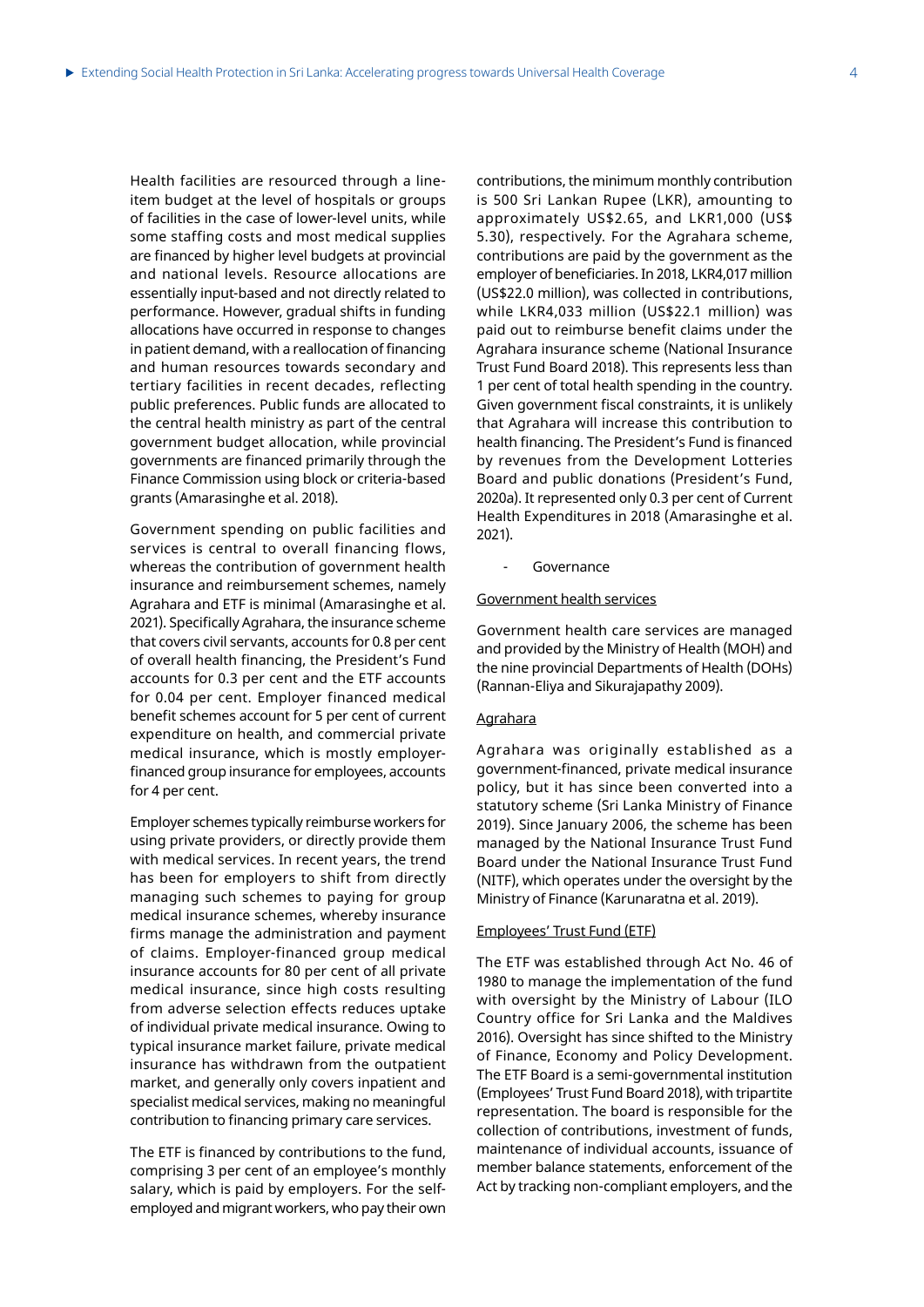enrolment of self-employed persons (ILO Country office for Sri Lanka and the Maldives 2016).

#### The President's Fund

The President's Fund is a social assistance programme introduced under Act No.7 (President's Fund 2020a). Services provided by the fund are approved by the Board of Governors of the Fund, which is responsible for issuing grants to children of low-income families who have attained certain distinctions in school (President's Fund 2020a).

Legal coverage and eligibility

#### Government health services

Sri Lanka provides free public health care services for the whole population. Non-citizens, including migrant labourers, can also access health services for free, although no specific policy on this exists.

#### Agrahara

As a compulsory scheme, all public sector employees, pensionable public sector employees and their dependents are enrolled by default into the Agrahara scheme.

#### Employees' Trust Fund (ETF)

ETF covers workers in formal employment, including private sector employees and public sector employees who are not entitled to the Agrahara scheme. Enrolment is mandatory, with the exception of specific categories of workers. Exemptions include religious, social or charitable institutions employing fewer than ten employees, institutions training juvenile offenders, orphans or persons who are destitute, deaf or blind, and businesses where only family members are employed. The self-employed and migrant workers can join this scheme voluntarily and pay for their own contributions (ILO Country office for Sri Lanka and the Maldives 2016).

#### The President's Fund

To be eligible for social assistance through the President's Fund, beneficiaries must satisfy all of the following conditions: (i) the monthly income of the family, including the patient, spouse and unmarried children, must not exceed LKR150,000 (US\$835) (President's Fund 2020a); (ii) he/she is ineligible to obtain an amount equivalent to 50 per cent or more of the total cost incurred for surgery/ treatment from any other institution (including insurance coverage, medical schemes or welfare schemes); and (iii) if the beneficiary is a retiree,

s/he should be ineligible for Agrahara Insurance benefits.

**Benefits** 

#### Government health services

In principle, all services provided at public facilities are free-of-charge, with the exception of fees charged for contraceptive commodities. However, in practice, owing to financial constraints, public sector patients may be directed to private pharmacies and diagnostic services to obtain medicines and laboratory tests if these are not available in the public facility. In general, the Government does not use public funds to pay for or subsidize private services, and government doctors are not allowed to use public facilities for their off-duty private practice. The only exceptions are some very limited financing of private services by the President's Fund and the Agrahara insurance scheme.

The range of preventive health care services which are provided free-of-charge is relatively comprehensive, ranging from ante-natal and postnatal care, child growth monitoring, immunization, family planning, health promotion, nutrition counselling, communicable disease prevention, school and environmental health, food safety, and any health issues related to disaster management. The curative care network offers a comprehensive list of services, defined implicitly, which includes cosmetic surgery, oncology drugs (such as Herceptin and cardiac angioplasty) and cardiac transplants. However, these expensive services are often limited in availability and access is restricted by waiting lists.

#### Agrahara

Agrahara mainly covers a list of inpatient care services. In the early stages of the scheme, outpatient care was reimbursed, but this was discontinued due to excessive claims, paralleling the collapse of coverage in the private medical insurance market. Today, only spectacles and hearing aids are reimbursed as outpatient services (Karunaratna et al. 2019). Agrahara covers both public (non-fee levying) and private (fee levying) hospitals (Karunaratna et al. 2019), with no co-payments. However, in practice the Government has minimized the fiscal costs by use of reimbursement ceilings and burdensome administrative procedures that have reduced claims. In 2016, the scheme was upgraded to provide more benefits to retired public sector employees until the end of life (National Insurance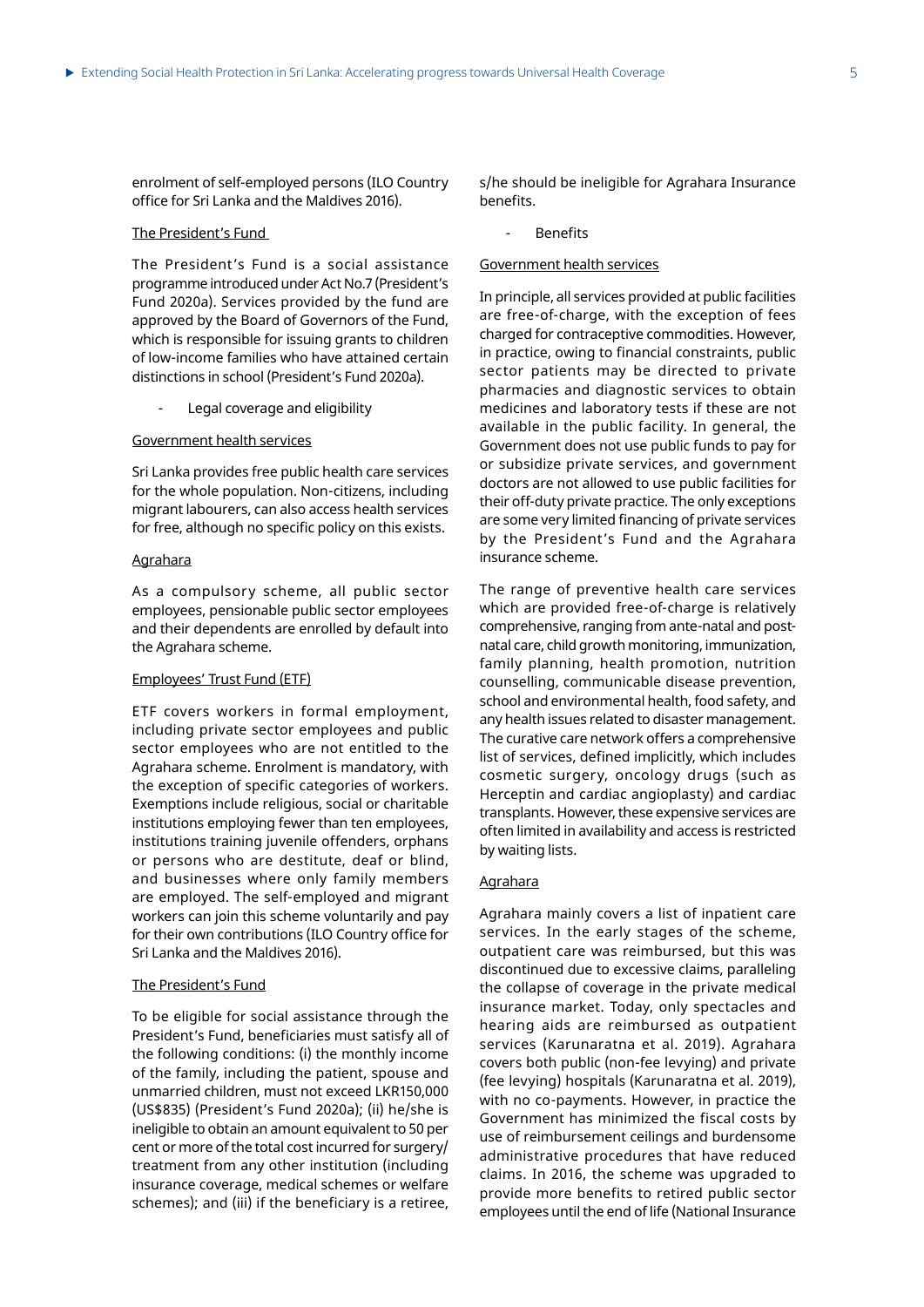Trust Fund Board 2016). In the same year, two additional options called the Gold and Silver packages were introduced, allowing beneficiaries to upgrade their benefits package voluntarily by paying a top-up contribution.

#### Employees' Trust Fund (ETF)

The ETF provides financial assistance for a very limited list of health services. It provides coverage through the Shramasuwa Rekawarana Hospitalization medical scheme. Members are eligible to claim costs related to hospitalization treatment up to a maximum amount of LKR25,000 (US\$132) per year, and LKR500 (US\$2.63) per day of treatment as an in-patient in a government hospital for up to 10 days. This is conditional upon continuous contribution to the ETF for five years, and the length of hospitalization, which should be at least 48 hours. In addition, ETF also provides financial protection up to a certain predetermined amount on an ad-hoc basis for serious illnesses that require hospitalization and surgery. Procedures covered are limited to heart surgery, intra-ocular lens transplants and kidney transplants (ILO Country office for Sri Lanka and the Maldives 2016). The ETF also provides non-health benefits, including automatic life insurance cover for active members, disability benefits, housing loans at concessionary rates and scholarships and grants for children of active or disabled members who are unable to work anymore (ILO Country office for Sri Lanka and the Maldives 2016).

#### The President's Fund

The President's Fund covers medical expenses for specific diseases only, defined through an explicit list. This includes heart surgery, kidney disease, cancer, brain surgery, orthopedic implants, spinal disease, bone marrow transplant, liver disease, eye surgery and hearing aids (President's Fund 2020b). President's Fund beneficiaries must apply for reimbursement on an ad-hoc basis after seeking care at public hospitals and approved private and foreign hospitals. To apply for reimbursement through the President's Fund, the application must be submitted within 30 days from the date of discharge, and the surgery or treatment must have been performed in a hospital approved by the Fund.

Provision of benefits and services

Government services are provided through a wellorganized network of facilities across the country under the management of local medical offices.

The Government health system has three levels of care (primary, secondary and tertiary care), in which primary care is divided into preventive and curative functions. The clear separation between preventive and curative service provision at the local level is a unique feature of the system. Although there have always been some formal rules requiring referral between the different levels, in practice, there is no referral system or gate-keeping mechanism, allowing Sri Lankans full freedom of choice to visit any public facility on the island and to bypass their nearest primary level facilities in favour of secondary and tertiary care facilities if they wish to (Smith 2018; WHO 2017). This reflects the emphasis placed on universal access over quality. In practice, almost all tertiary and secondary hospitals also provide primary care through their general outpatient clinics, but access to specialist clinics in these hospitals is accessible only via referral through general outpatient clinics.

Public health facilities are mainly financed through line-item budgets, which are not performance based, and management of public facilities is hierarchical and led by doctors. There is no purchaser-provider split, and financing and provision of services are fully integrated within the public system, at central and provincial levels. There are no co-payments and limited informal payments requested from patients in public facilities, although fees are charged for family planning commodities. Beneficiaries of the ETF can use public and approved private providers and, in some cases, they can use providers abroad.

The private sector is staffed mostly by government doctors engaging in private practice outside official hours. This is most significant in the outpatient sector, where private provision accounts for half of all visits, but is limited in the inpatient sector where private hospitals account for only 4–5 per cent of inpatient visits, largely owing to the OOP cost of care.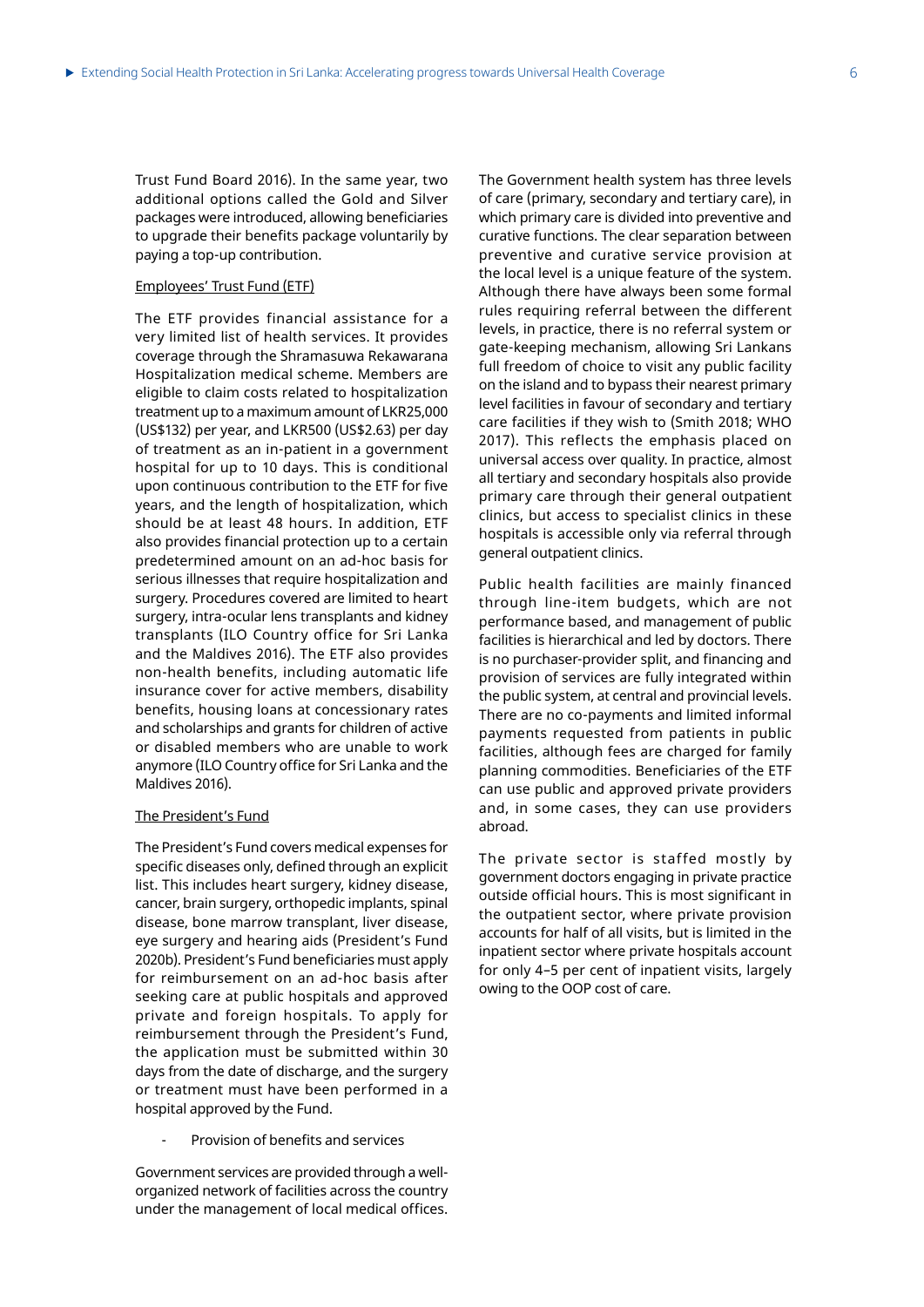#### X **Figure 3. Network of health care providers in Sri Lanka**



Source: Adapted from Ministry of Health, Nutrition and Indigenous Medicine (2019).

<sup>X</sup> **4. Results**

#### **Coverage**

As previously noted, Sri Lanka provides free public health care services for the whole population, supplemented with the option of private services to enhance the level of coverage for beneficiaries of insurance schemes. Overall, employer-financed medical benefit schemes and private medical insurance schemes cover about 10 per cent of the population, mostly comprised of formal sector workers and their dependents. However, they do not provide meaningful coverage of the poor, the chronically ill or the elderly, who would most benefit from improved health care financing. In 2018, there were around 82,416 employers in the scheme and there were 14.6 million ETF accounts, though 12.0 million accounts were inactive, leaving only 2.6 million active members (Employees' Trust Fund Board 2018). In 2018, there were 183,688 ETF claims for reimbursement, but these accounted for less than 0.1 per cent of total financing; as such, the ETF makes a negligible contribution to social health protection. The Agrahara scheme covered approximately 850,000 people in 2016

(National Insurance Trust Fund Board 2016), and the President's Fund covered around 7,752 beneficiaries in 2017 (President's Fund 2020c).

> - Adequacy of benefits/ financial protection

While OOP payments remain very high as a share of financing, at 42 per cent of current health expenditure in 2018, Sri Lanka experiences a low incidence of catastrophic health spending, which stood at 0.4 per cent in 2015. This is due to the fact that almost half of total OOP expenditures are incurred by the richest households in private facilities, while forced spending among the poor is minimal. In fact, the share of total OOP expenditures only appears high due to the low level of public health spending and the high cost-efficiency of the system. The actual level of OOP spending is in fact relatively low (less than 1.4 per cent of GDP) compared to other countries in the region (Smith 2018). Therefore, despite a high OOP share, Sri Lanka performs well in terms of providing financial protection to those who need it most, with a situation comparable to that in Malaysia (Rannan-Eliya et al. 2016). However, low levels of public financing does result in gaps in provision, which not only affects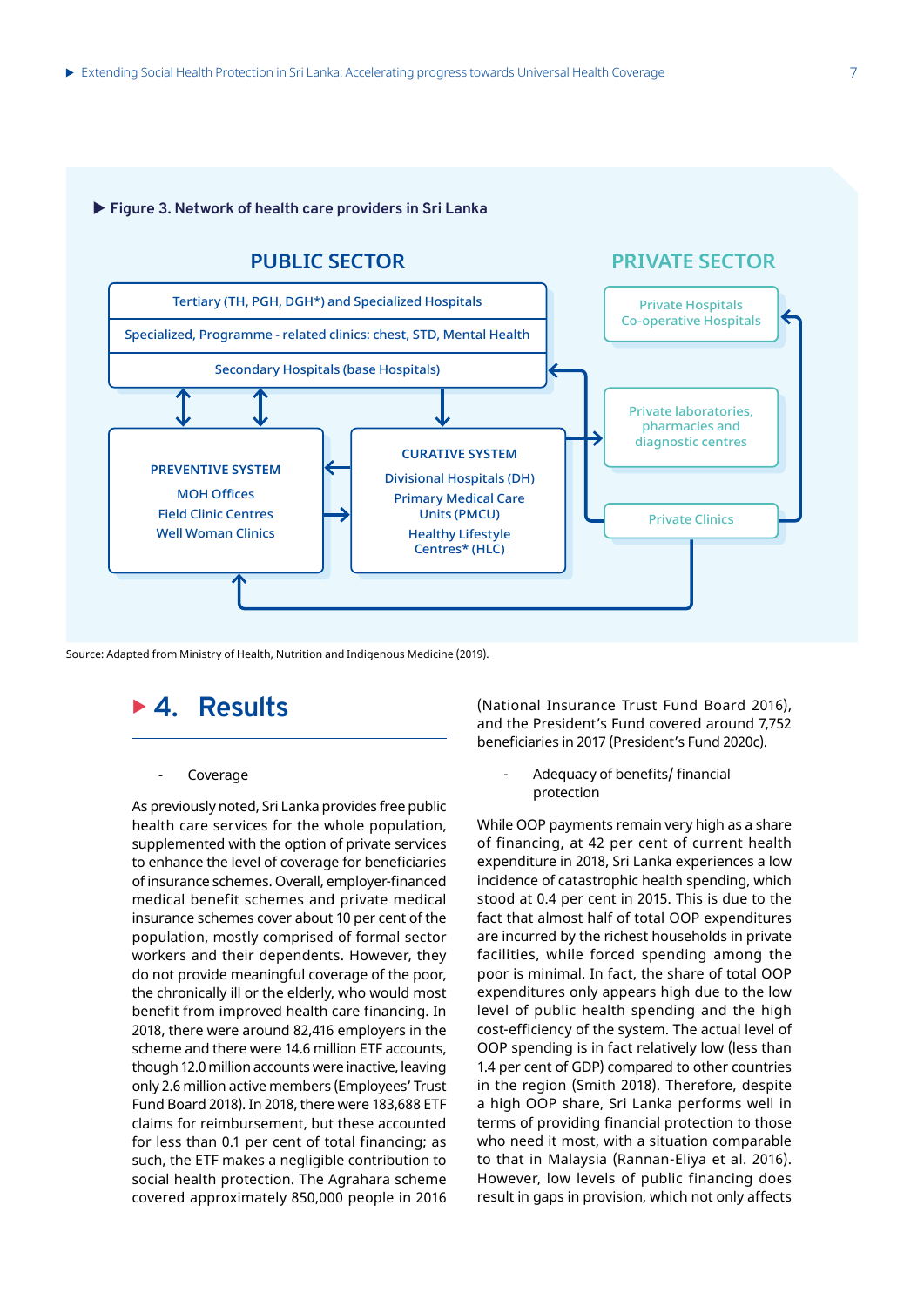the supply of medicines and lab tests, but also those who require treatment for chronic diseases. OOP expenditures on medicines and lab tests accounted for about 61 per cent of total OOP spending in 2018 (Amarasinghe et al. 2021), and a proportion of this was related to public sector consultations.

- Responsiveness to population needs
	- o Availability and accessibility

The public system is able to provide Sri Lankans with high volumes of health services at reasonable levels of clinical quality and at low cost, in such a way that prevents income inequalities in access to most services. The health care network in Sri Lanka is extensive, with the co-existence of both public and private providers, which positively contributes to the accessibility of health care services. Indeed, the country has a dense network of health facilities. Most Sri Lankans live within three kilometres of a health facility, approximately 93 per cent of the population lives within 15 kilometres from the nearest hospital and the average distance between households and maternity clinics is just 2.5 kilometres. The provision of widely accessible public health care services is reinforced by a relatively high population density (Smith 2018). Furthermore, despite potential disadvantages, the lack of enforcement of a referral system prevents inequalities in access that would arise if people living in disadvantaged areas could only access services in their immediate vicinity.

This relatively high level of access is indicated by several metrics. In the case of critical preventive services, coverage rates for essential immunizations are typically 98–99 per cent, which is higher than the OECD average. As for curative care, doctor consultations averaged 7.7 per capita in 2018, which was higher than the OECD average of 6.8 in 2017. Easy access to hospitals is reflected by very high hospital discharge rates, which reached 34.5 per 100 capita in 2018, compared with an OECD average of 15.4 in 2017.

In general, the average Sri Lankan, including Sri Lankans living below the poverty line, make more frequent use of physicians and hospitals than the average citizen of other South and South-East Asian countries, with the single exception of Singapore. These high levels of health care use translate into low levels of unmet need. According to preliminary results from the Sri Lanka Health and Ageing Survey 2019, which is comparable to the European Union (EU) survey to track unmet need, 5.3 per cent of Sri Lankans had experienced

unmet needs for medical care (Institute for Health Policy, unpublished). This can be compared with an EU average of 2.6 per cent in 2016, 0.3 per cent in Germany and 5.5 per cent in Italy. Sri Lankan survey respondents attributed unmet needs in the past 12 months to financial costs, travel barriers or waiting times.

It is worth noting that, at lower-level public hospitals, there are significant variations in available services, though public tertiary hospitals generally provide most of the services they have been assigned to provide (Sri Lanka Ministry of Health, Nutrition and Indigenous Medicine 2019). However, not all services are readily available, as there can be significant waiting lists or limited availability of the required specialized human resources, equipment and drugs for certain services (Smith 2018). Ten of the 48 essential medicines were available in more than 95 per cent of facilities, while another ten medicines were available in less than 50 per cent of the facilities. These shortages are officially managed by providing some public sector patients with prescriptions which they can take to private pharmacies.

#### o Quality and acceptability

In general, public services do relatively well in providing extensive preventative and curative services for the population. Intensive use of modern medical services has been a key driver of Sri Lanka's impressive health outcomes for several decades, ranging from child health and maternal outcomes to the elimination of malaria (Amarasiri de Silva et al. 2001; Caldwell et al. 1989; Rannan-Eliya and Sikurajapathy 2009) A critical factor in this is the relatively high quality of clinical care provided in both public and private sectors. Available evidence indicates that public sector services often provide better quality of care than equivalent private services, and that overall quality levels compare favourably with other developing countries (Rannan-Eliya et al. 2015).

However, the limited availability of human resources, equipment and drugs required for certain specialized services at public facilities, such as angioplasty for coronary artery disease, potentially hinders the system's responsiveness to population needs, particularly in relation to NCDs, for which medications and diagnostic services are essential inputs. As previously noted, general financial constraints in the public sector have led wealthier patients to opt for private facilities, but it is not necessarily the case that this results in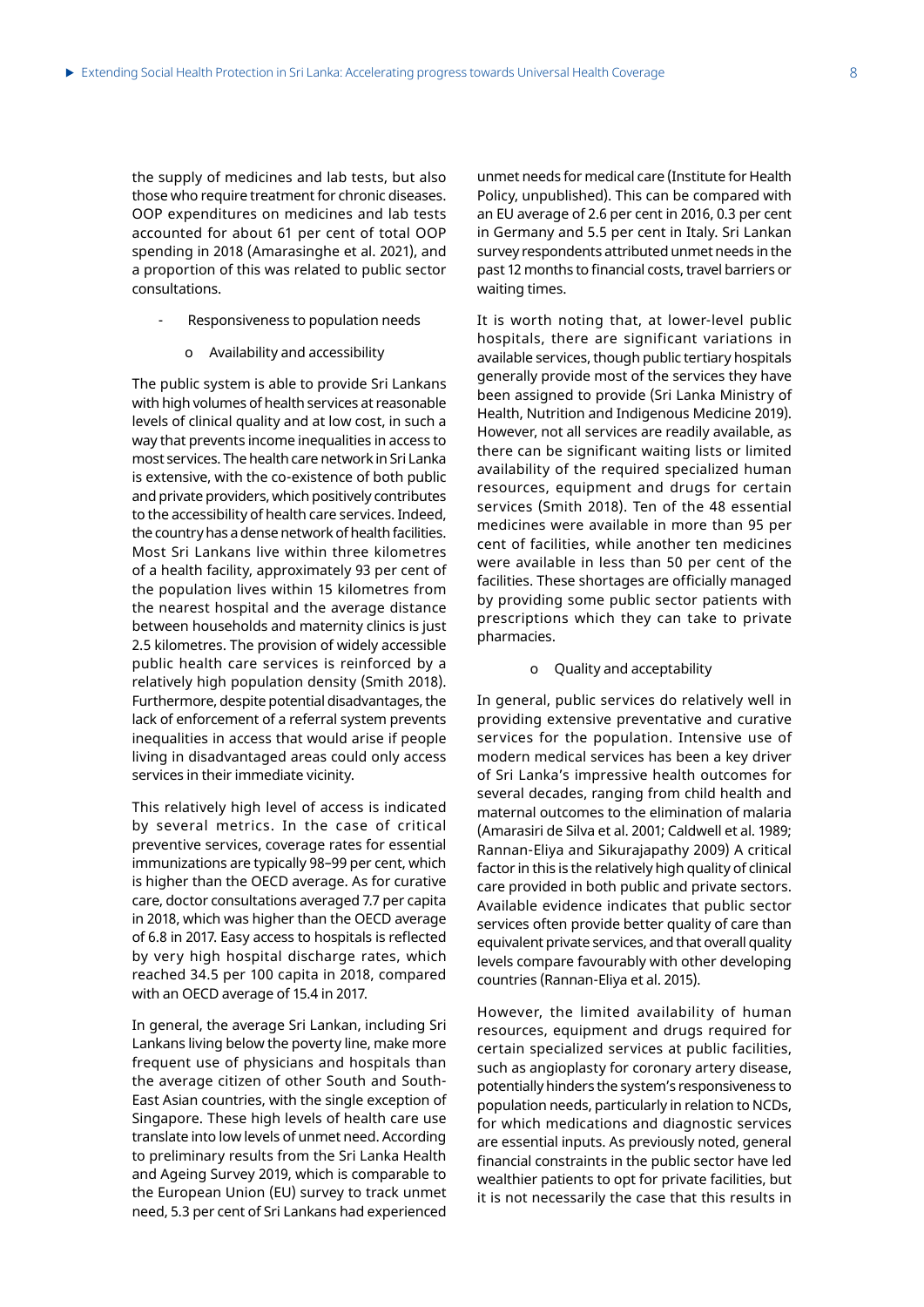pro-rich inequities in quality of care, including for the management of chronic NCDs. In fact, recent data collected by the Sri Lanka Ageing Survey 2019 indicates a skewed, pro-poor use of specialist services for NCD care because of the availability of such services in the public sector.

Generally, there are high levels of public support for public sector health services, with high levels of satisfaction, although dissatisfaction increases with income level (Bhatia et al., 2009; Rannan-Eliya and de Mel 1997). Although management reforms have continued to generate large increases in operating efficiency, the failure to increase government spending as a share of national income results in shortfalls in consumer quality of free public services. Health policy has implicitly focused on driving continuous productivity improvements to minimize public sector costs and improve targeting of the limited public spending by focusing on maximizing physical access and clinical quality. This has taken precedence at the expense of consumer aspects of quality such as waiting times, doctor choice, minimal amenities and crowding, which tend to matter more to higher-income Sri Lankans.

Quality issues resulting from low levels of government health spending can be attributed to a political economy that gives voice to better-off Sri Lankans and economic interests opposed to increased taxation. This has resulted in a stable compromise, whereby the Government delivers an extensive range of health care services that are free in practice and widely accessible, but, due to funding constraints, are not sufficient to provide upper-income Sri Lankans with the level of nonclinical quality that they would like. Consequently, they prefer to opt for private services, which provide comparable or lower levels of clinical quality compared to the public sector (Rannan-Eliya et al. 2015). However, middle-income patients who prefer private services are often dissatisfied by the cost of private care, which leads to considerable dissatisfaction within the top two income quintiles. Nonetheless, most Sri Lankan voters express high levels of satisfaction with and support for public health services.

### ▶ 5. Way forward

Sri Lanka's approach has proven remarkably resilient to shocks and demonstrated a strong ability to learn and adapt to new challenges while minimizing costs. Evidence indicates that the health system is coping well with the cost pressures from population ageing and epidemiological transition, and that it is incrementally adjusting service provision and quality to meet the increasing burden of NCDs. The system does well in maximizing health outcomes and financial risk protection, and experiences of comparable mixed systems indicate that the overall system has the capacity to meet the needs of the population as the country develops.

However, Sri Lanka's population is ageing relatively rapidly compared with most other countries at a similar income level. This will result in upward cost pressures in the health system, with challenges likely to arise in the resourcing of long-term care (LTC). Currently, Sri Lanka has no financing mechanisms to pay for LTC (Asian Development Bank 2019), which in developed economies, now accounts for 2-4 per cent of GDP. However, the Sri Lankan health system has proven to be quite resilient to cost pressures, with overall volumes and quality of care actually increasing in the past two decades, despite health spending falling as a share of GDP. Repeated analyses have concluded that Sri Lanka's ability to constantly reduce unit costs through productivity improvements may enable Sri Lanka to substantially mitigate cost pressures arising from ageing and to maintain overall health care costs at a level substantially lower than other countries of a similar income level (Rannan-Eliya 2008; Rannan-Eliya et al. unpublished).

While the health system successfully addressed the maternal and child health agenda, additional investment will be needed to address the changing health needs of the population to prevent and respond to the increasing burden of NCDs. This would include addressing human resource constraints and availability of NCD diagnosis and treatment, particularly at outpatient level. However, system performance in managing NCDs is relatively good compared to other developing countries, with recent evidence indicating comparatively high levels of diagnosis and control of diabetes, as well as rapid reductions in agespecific cardiovascular disease mortality, which is beginning to close the gap with developed nations (Sri Lanka Ministry of Health and Harvard TH Chan School of Public Health 2016). Organizational and clinical governance reforms may well be needed too, but these promising signs suggest that the current system still has capacity to improve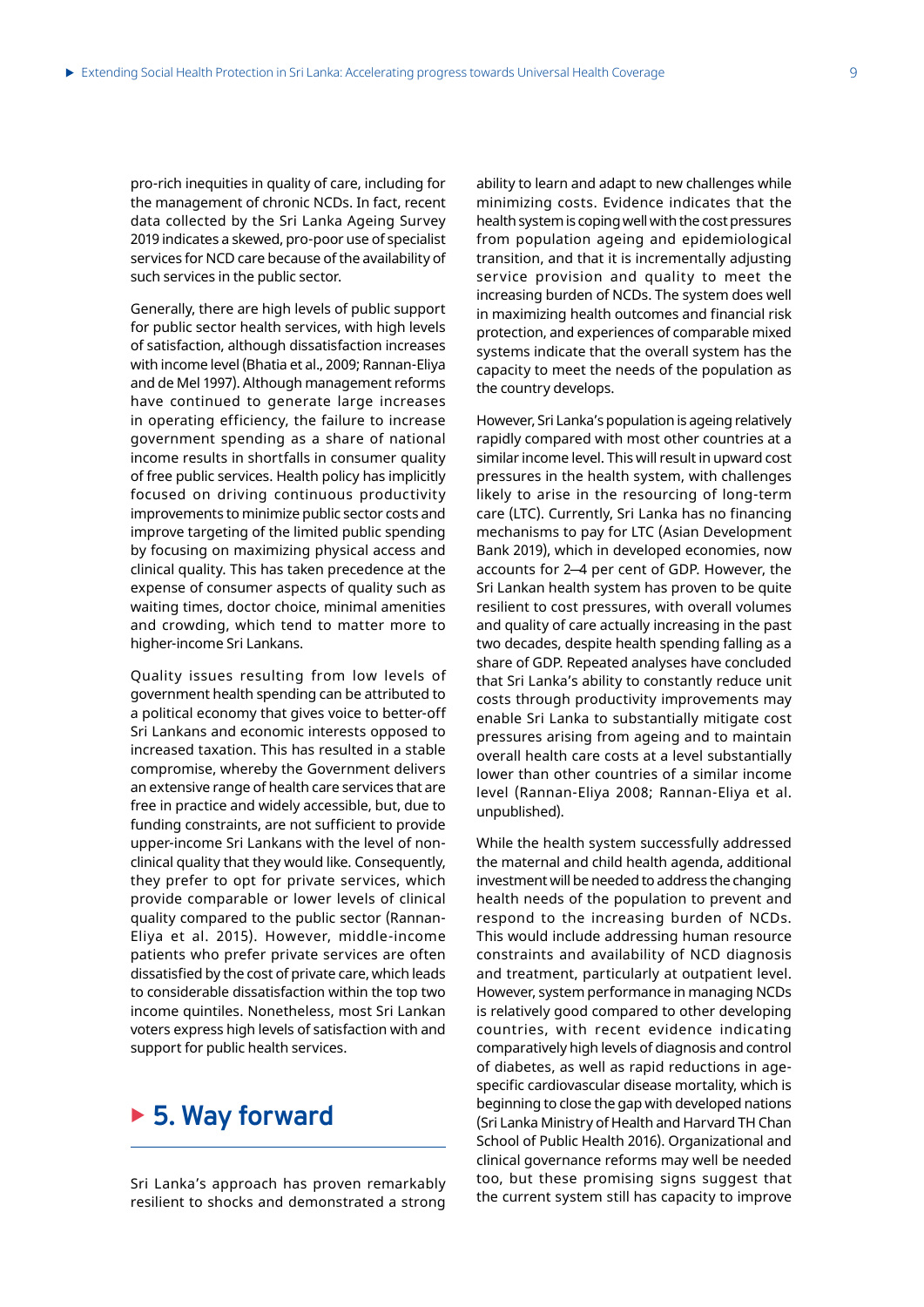performance with additional investment, and to incrementally adapt services and strategies.

Overall, increased resources for health are needed, but the Government first needs to create additional fiscal space. The main constraint on government spending for the last four decades has been a tax policy that has continuously shrunk the tax base, with general revenue tax mobilization reaching a low of 12 per cent of GDP in 2019. Tax cuts in late 2019, combined with the impact of COVID-19, are projected to reduce revenue to 9 per cent of GDP in 2020 (Central Bank of Sri Lanka 2019). This level of tax mobilization is far lower than other countries at the same income level. Taxes have also shifted towards reliance on indirect taxes (VAT); however, in the 2019 budget, these were also cut. Generating additional resources by raising corporate and personal income tax rates and widening the tax base is needed. However, this requires a fundamental rethinking of tax and economic growth strategies to align them more closely with public preferences in favour of increased taxation, especially increased direct taxation, to pay for public services (Rannan-Eliya 2020).

As previously noted, Sri Lanka's approach to social health protection represents a compromise between the political pressures from its poorer voters for universal access and risk protection, and the opposition from wealthier voters and economic interests to increased taxation to pay for coverage of the non-wealthy. This compromise critically depends on continuing to collect taxes from the wealthy but using differences in consumer quality to persuade them to voluntarily opt out of free, tax-funded public services and self-pay for private services. The introduction of insurance schemes covering the non-poor would likely damage this balance and hurt the poor by undermining willingness of higher-income Sri Lankans to continue paying taxes for services that they opt out of. Any social health insurance scheme would therefore have to be universal in coverage, since the creation of two public tiers that provides subsidized access to private providers for better-off voters would be opposed by most of the population. Such opposition could threaten stability in the country.

Any new insurance-financed public scheme which subsidizes access to the private services that middle-income voters prefer to use would inevitably cost more than the current public system and would have to be financed either through increased taxation or new social

insurance contributions. Since poorer voters have access to free services, they will not be able or willing to contribute to any new insurance scheme. While middle-income voters may express support for paying into an insurance scheme to assist in paying for private services, it is not likely that they will support making additional contributions to a scheme to pay for poorer Sri Lankans to obtain the same access to subsidized private care.

For these reasons, there is likely to be a continued cycle of proposals to introduce insurance mechanisms, and interest by some development partners in supporting such proposals, followed by failure to implement them. Without substantial increases in taxes or mandatory contributions, the most feasible changes would involve more modest increases in taxation or contributions to extend public financing to partially cover private providers. However, with growing fiscal deficits and continuing declines in tax collection, even such modest changes are currently unfeasible.

### ▶ **6. Main lessons learned**

- Strong outcomes can be achieved without adopting complex financing systems. The performance of a model depends more on good governance, strong political leadership and efficient management.
- It is possible to design pro-poor social health protection without targeting the poor. Sri Lanka's success involved eliminating means testing, removing co-payments and minimizing informal payments at the point of care through the public scheme. Effective universal access to this has been achieved by maintaining an organized, highly distributed, accessible and efficient network of public health facilities. The absence of targeting mechanisms, known for incurring large exclusion errors, and the lack of user charges, which can discourage access by the poor, have reinforced universal access.
- Despite the high share of OOP spending, at around 40 per cent of total health spending, Sri Lanka performs well in terms of financial protection, with a modest incidence of catastrophic health spending and relatively minimal impoverishing OOP spending. This is because OOP spending is largely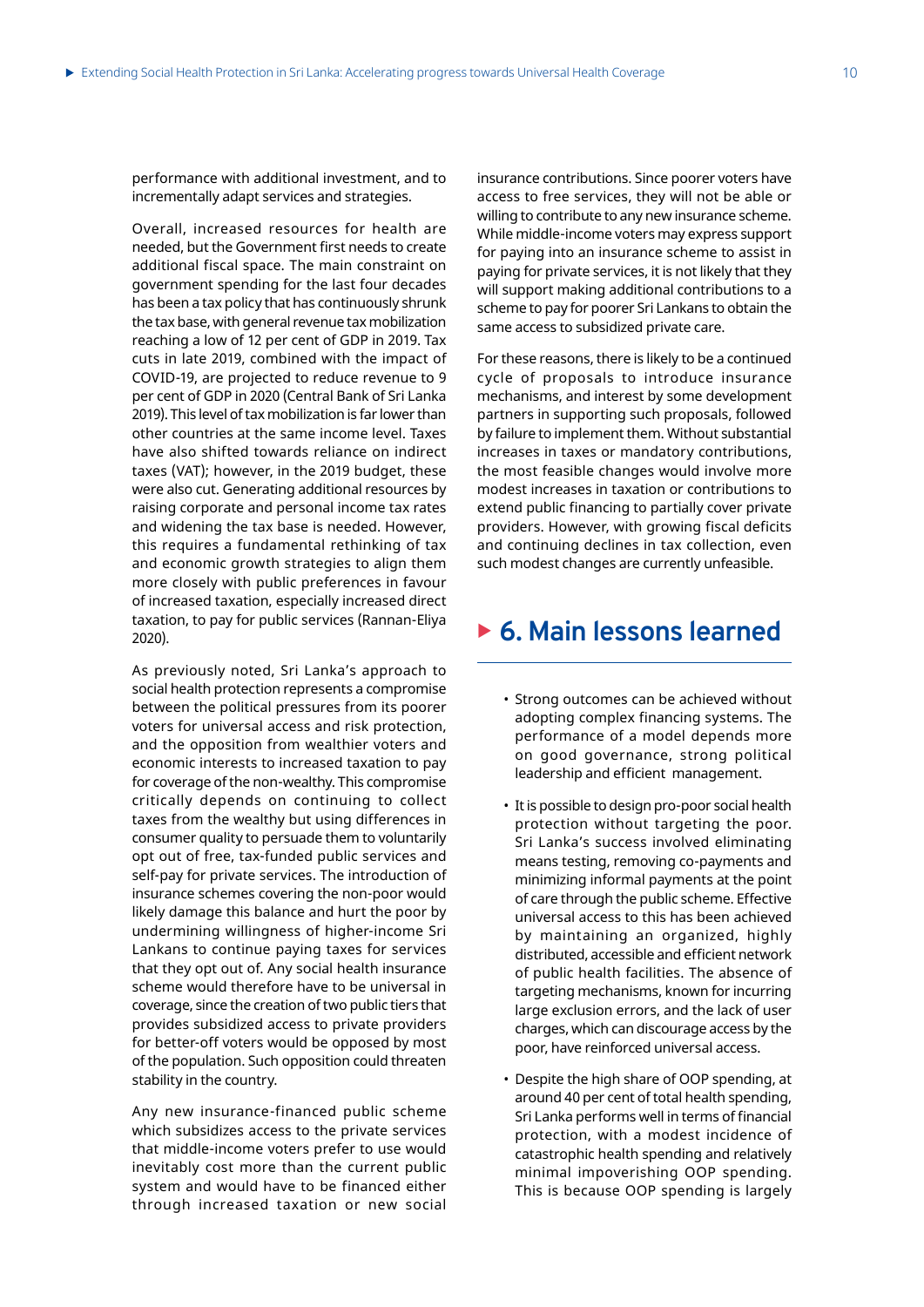concentrated among wealthier populations. By using policies that shift the burden of OOP spending to the better-off, who voluntarily choose to use private services, minimizing OOP spending among those who use free public services, and prioritizing public spending to cover expensive hospital and inpatient care, financial protection has been maximized despite low levels of government spending.

• Mixed systems, like those of Sri Lanka, Malaysia and Hong Kong, are far more stable and resilient to change than casual observers imagine, and they represent a low-cost alternative to the Beveridge and Bismarckian approaches to achieving UHC. This warrants attention from other developing nations with limited financial resources.

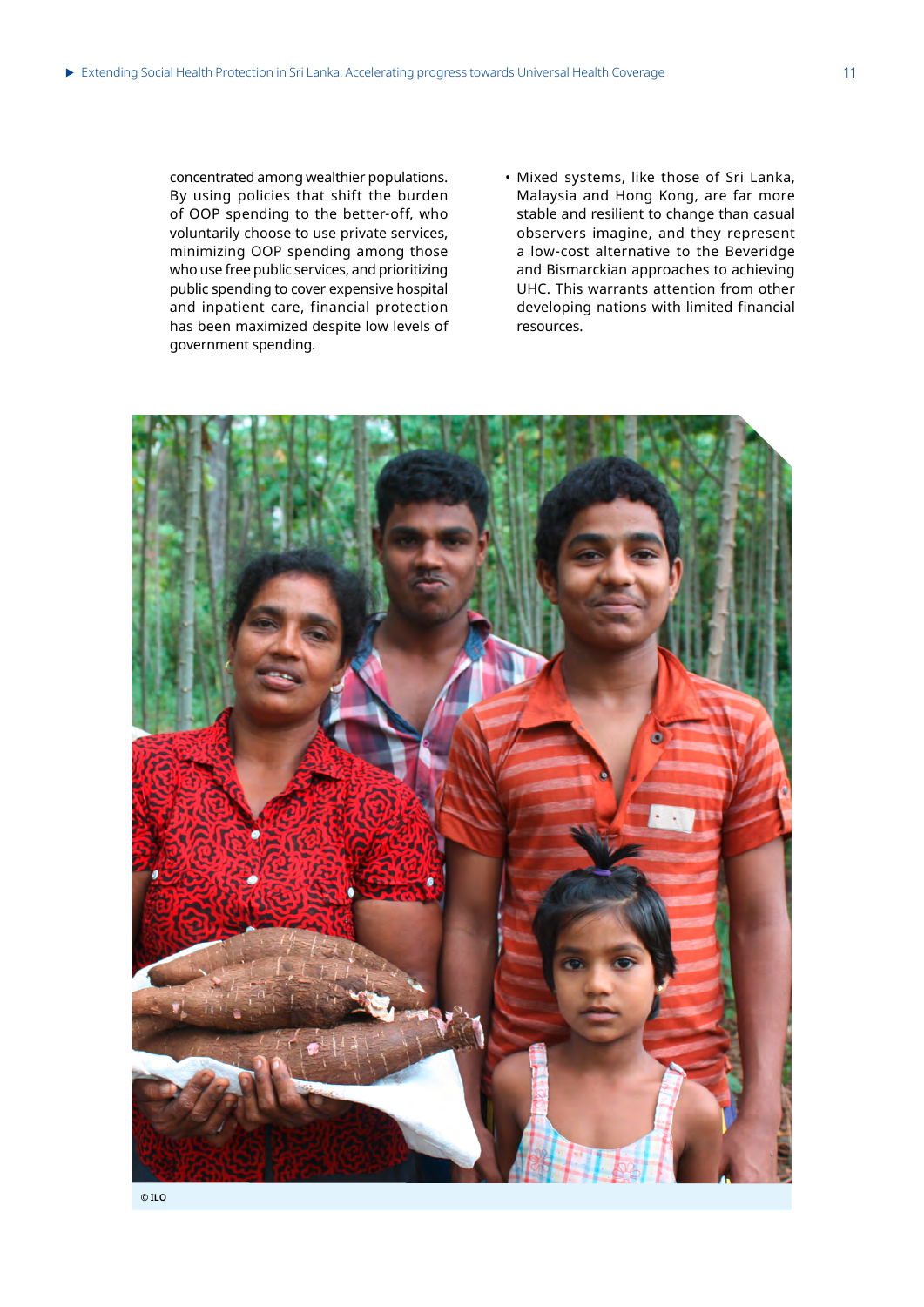# **References**

Amarasinghe, S.N., C.K.S. Dalpatadu, and R.P. Rannan-Eliya. 2018. *Sri Lanka Health Accounts: National Health Expenditure 1990 ̶ 2016*. Institute for Health Policy.

Amarasinghe, S.N., H.S.H Fonseka, K.C.S. Dalpatadu, and R.P. Rannan-Eliya. 2021. *Sri Lanka Health Accounts: National Health Expenditures 1990-2019*. Institute for Health Policy.

Amarasiri de Silva, M. W., A. Wijekoon, R. Hornik, and J. Martines. 2001. "Care Seeking in Sri Lanka: One Possible Explanation for Low Childhood Mortality." *Social Science & Medicine* (1982) 53 (10): 1363–72.

Asian Development Bank. 2019. *Growing Old Before Becoming Rich: Challenges of An Aging Population in Sri Lanka*.

Bhatia, Mrigesh, Ravi Rannan-Eliya, Aparnaa Somanathan, Mohammed N. Huq, Badri Raj Pande, and Batbayar Chuluunzagd. 2009. "Public Views of Health System Issues in Four Asian Countries." *Health Affairs*  28 (4): 1067–77.

Caldwell, J., I. Gajanayake, P. Caldwell, and I. Peiris. 1989. "Sensitization to Illness and the Risk of Death: An Explanation for Sri Lanka's Approach to Good Health for All." *Social Science & Medicine (1982)* 28 (4): 365–79.

Central Bank of Sri Lanka. 2019. *Annual Report 2019*.

Commission on Social Services. 1947. *Report of the Commission on Social Services. Sessional Papers*. Colombo: Ceylon Government Press.

Employees' Trust Fund Board. 2018. *Annual Report 2018*.

ILO (International Labour Organization) Country office for Sri Lanka and the Maldives. 2016. A*nalysis of the Sri Lankan Social Protection Schemes in the Context of Social Protection Floor Objectives: A Rapid Assessment and Estimating the Costs of a Social Protection Floor in Sri Lanka*.

Institute for Health Policy. Unpublished. "Sri Lanka Health and Aging Survey 2019."

Karunaratna, Sumudu, Thushara Ranasinghe, Nadeeka Chandraratne, and Amala De Silva. 2019. "The Social Health Insurance Scheme for Public Sector Employees in Sri Lanka and its Effect on Reducing the Financial Burden of Illness." *Asia Pacific Journal of Public Health* 31 (7): 584–93.

National Insurance Trust Fund Board. 2016. *Annual Report 2016: Impact ̶ Ensuring a Secure Future for All*.

—. 2018. *Financial Statements 2018*.

President's Fund. 2019a. "Diseases for Which Financial Assistance Is Granted", available at: http://www.presidentsfund.gov.lk/index.php/medical-treatment/?lang= en#1506675274804-86ebd229-9129.

—. 2019b. "Introduction", available at: http://www. presidentsfund.gov.lk/index.php/about-us/?lang=en.

—. 2019c. "Performance", available at: http:// www.presidentsfund.gov.lk/index.php/performance/?lang=en#1509356632901-21ef9d9c-2c0c.

Rannan-Eliya, Ravi. 2020. "Sri Lankan Thinking on National Issues, Spending and Taxes". Personal Script: Ravi Rannan-Eliya's blog on health and other issues. Available at: https://www.ihp.lk/blogs/ravi/2020/134/.

Rannan-Eliya, Ravi P, and Nishan de Mel. 1997. *Resource Mobilization in Sri Lanka's Health Sector*.

Rannan-Eliya, Ravi P. 2008. *Population Ageing and Health Expenditure- Sri Lanka 2001-2101*. Institute for Health Policy.

Rannan-Eliya, Ravi P., Chamara Anuranga, Adilius Manual, Sondi Sararaks, Anis S. Jailani, Abdul J. Hamid, Izzanie M. Razif, E. H. Tan, and Ara Darzi. 2016. "Improving Health Care Coverage, Equity, And Financial Protection Through A Hybrid System: Malaysia's Experience." *Health Affairs* 35 (5): 838–46.

Rannan-Eliya, Ravi P., and Lankani Sikurajapathy. 2009. *Sri Lanka: "Good Practice" in Expanding Health Care Coverage*. Institute for Health Policy.

Rannan-Eliya, Ravi P., Nilmini Wijemanne, Isurujith K. Liyanage, Shanti Dalpatadu, Sanil de Alwis, Sarasi Amarasinghe, and Shivanthan Shanthikumar. 2015. "Quality of Inpatient Care in Public and Private Hospitals in Sri Lanka." *Health Policy and Planning* 30 Suppl 1 (March): i46-58.

Rannan-Eliya, Ravi P., S. Amarasinghe, S. Fonseka, A. Gamage, and N. Gunawardana. Unpublished. "Sri Lanka Health Spending Projections through 2050".

Smith, Owen. 2018. *Sri Lanka: Achieving pro-Poor Universal Health Coverage without Health Financing Reforms*. World Bank.